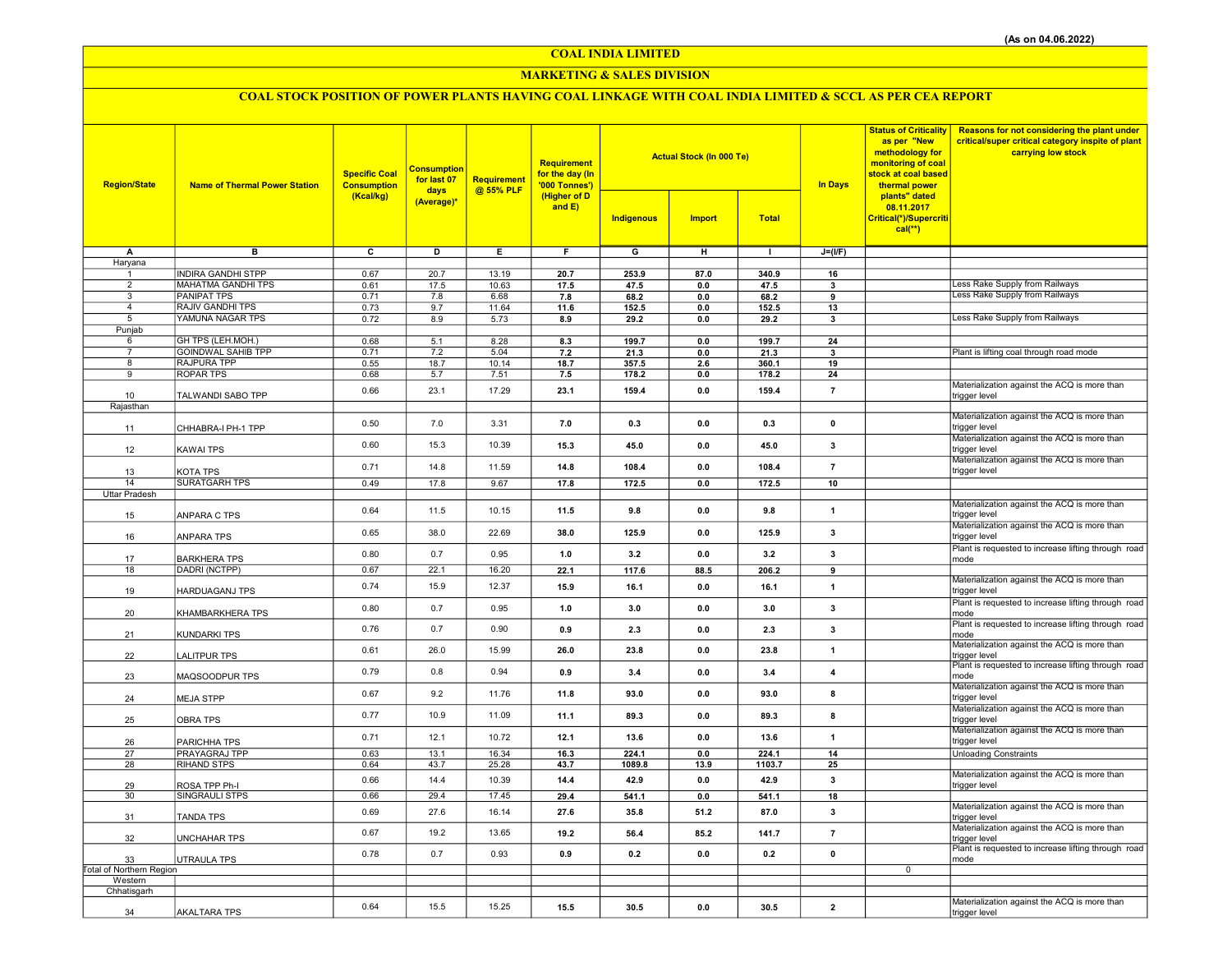#### COAL INDIA LIMITED

#### MARKETING & SALES DIVISION

### COAL STOCK POSITION OF POWER PLANTS HAVING COAL LINKAGE WITH COAL INDIA LIMITED & SCCL AS PER CEA REPORT

| <b>Region/State</b>   | <b>Name of Thermal Power Station</b>         | <b>Specific Coal</b><br><b>Consumption</b> | <b>Consumption</b><br>for last 07<br>days | Requirement<br>@ 55% PLF | Requirement<br>for the day (In<br>'000 Tonnes') |               | <b>Actual Stock (In 000 Te)</b> |               | as per "New<br><b>In Days</b><br>thermal power | <b>Status of Criticality</b><br>methodology for<br>monitoring of coal<br>stock at coal based | Reasons for not considering the plant under<br>critical/super critical category inspite of plant<br>carrying low stock |
|-----------------------|----------------------------------------------|--------------------------------------------|-------------------------------------------|--------------------------|-------------------------------------------------|---------------|---------------------------------|---------------|------------------------------------------------|----------------------------------------------------------------------------------------------|------------------------------------------------------------------------------------------------------------------------|
|                       |                                              | (Kcal/kg)                                  | (Average)*                                |                          | (Higher of D<br>and E)                          | Indigenous    | <b>Import</b>                   | <b>Total</b>  |                                                | plants" dated<br>08.11.2017<br>Critical(*)/Supercriti<br>$cal(**)$                           |                                                                                                                        |
| А                     | в                                            | $\overline{c}$                             | D                                         | E                        | F                                               | G             | н                               |               | $J=(I/F)$                                      |                                                                                              |                                                                                                                        |
| 35                    | <b>BALCO TPS</b>                             | 0.71                                       | 4.0                                       | 5.60                     | 5.6                                             | 28.5          | 3.1                             | 31.6          | -6                                             |                                                                                              | Plant under maintenance                                                                                                |
| 36                    | <b>BANDAKHAR TPP</b>                         | 0.71                                       | 4.8                                       | 2.81                     | 4.8                                             | 25.5          | 0.0                             | 25.5          | 5                                              |                                                                                              | Materialization against the ACQ is more than<br>trigger level<br>Materialization against the ACQ is more than          |
| 37                    | <b>BARADARHA TPS</b>                         | 0.77                                       | 20.2                                      | 12.25                    | 20.2                                            | 100.0         | 0.0                             | 100.0         | 5                                              |                                                                                              | trigger level                                                                                                          |
| 38                    | <b>BHILAI TPS</b>                            | 0.76                                       | 7.7                                       | 5.01                     | 7.7                                             | 120.0         | 5.6                             | 125.7         | 16                                             |                                                                                              | Materialization against the ACQ is more than                                                                           |
| 39<br>40              | <b>BINJKOTE TPP</b><br><b>DSPM TPS</b>       | 0.75<br>0.69                               | 0.0                                       | 5.95<br>4.56             | 6.0<br>8.3                                      | 25.1<br>69.6  | 0.0<br>0.0                      | 25.1<br>69.6  | $\overline{4}$                                 |                                                                                              | trigger level                                                                                                          |
| 41                    | <b>KORBA STPS</b>                            | 0.67                                       | 8.3<br>26.8                               | 22.94                    | 26.8                                            | 561.8         | 0.0                             | 561.8         | 8<br>21                                        |                                                                                              |                                                                                                                        |
| $\overline{42}$       | <b>KORBA-WEST TPS</b>                        | 0.78                                       | 17.4                                      | 13.79                    | 17.4                                            | 253.9         | 0.0                             | 253.9         | 15                                             |                                                                                              |                                                                                                                        |
| 43                    | <b>LARA TPP</b>                              | 0.66                                       | 26.9                                      | 13.92                    | 26.9                                            | 163.6         | 0.0                             | 163.6         | 6                                              |                                                                                              |                                                                                                                        |
| 44                    | NAWAPARA TPP                                 | 0.79                                       | 4.7                                       | 6.28                     | 6.3                                             | 46.2          | 0.0                             | 46.2          | $\overline{7}$                                 |                                                                                              | Materialization against the ACQ is more than<br>trigger level                                                          |
| 45                    | PATHADI TPP                                  | 0.65                                       | 6.9                                       | 5.18                     | 6.9                                             | 55.1          | 0.0                             | 55.1          | 8                                              |                                                                                              |                                                                                                                        |
| 46                    | SIPAT STPS                                   | 0.68                                       | 34.4                                      | 26.62                    | 34.4                                            | 371.0         | 8.0                             | 379.0         | 11                                             |                                                                                              |                                                                                                                        |
| 47                    | <b>TAMNAR TPP</b>                            | 0.84                                       | 28.2                                      | 26.52                    | 28.2                                            | 82.0          | 0.0                             | 82.0          | $\mathbf{3}$                                   |                                                                                              | Materialization against the ACQ is more than<br>trigger level                                                          |
|                       |                                              | 0.75                                       | 16.5                                      | 14.22                    | 16.5                                            | 43.4          | 0.0                             | 43.4          | $\mathbf 3$                                    |                                                                                              | Materialization against the ACQ is more than                                                                           |
| 48                    | UCHPINDA TPP                                 |                                            |                                           |                          |                                                 |               |                                 |               |                                                |                                                                                              | trigger level                                                                                                          |
| Gujarat               |                                              |                                            |                                           |                          |                                                 |               |                                 |               |                                                |                                                                                              | Materialization against the ACQ is more than                                                                           |
| 49                    | <b>GANDHI NAGAR TPS</b>                      | 0.69                                       | 7.8                                       | 5.71                     | 7.8                                             | 14.4          | 0.0                             | 14.4          | $\overline{\mathbf{2}}$                        |                                                                                              | rigger level<br>Materialization against the ACQ is more than                                                           |
| 50                    | SABARMATI (D-F STATIONS)                     | 0.57                                       | 4.4                                       | 2.74                     | 4.4                                             | 13.8          | 75.8                            | 89.6          | $\overline{7}$                                 |                                                                                              | trigger level                                                                                                          |
| 51                    | <b>UKAI TPS</b>                              | 0.67                                       | 12.1                                      | 9.85                     | 12.1                                            | 41.5          | 0.0                             | 41.5          | 3                                              |                                                                                              | Materialization against the ACQ is more than<br>trigger level                                                          |
| 52                    | <b>WANAKBORI TPS</b>                         | 0.67                                       | 25.2                                      | 20.22                    | 25.2                                            | 153.8         | 0.0                             | 153.8         | 6                                              |                                                                                              | Materialization against the ACQ is more than<br>trigger level                                                          |
| Madhya Pradesh        |                                              |                                            |                                           |                          |                                                 |               |                                 |               |                                                |                                                                                              |                                                                                                                        |
| 53                    | AMARKANTAK EXT TPS                           | 0.65                                       | 2.8                                       | 1.80                     | 2.8                                             | 33.0          | 0.0                             | 33.0          | 12                                             |                                                                                              |                                                                                                                        |
| 54                    | <b>ANUPPUR TPP</b>                           | 0.65<br>0.74                               | 16.3<br>7.3                               | 10.31<br>4.88            | 16.3<br>7.3                                     | 121.9<br>37.9 | 9.5<br>0.0                      | 131.4<br>37.9 | 8<br>5                                         |                                                                                              | Materialization against the ACQ is more than                                                                           |
| 55                    | <b>BINA TPS</b>                              | 0.66                                       | 21.9                                      | 13.93                    | 21.9                                            | 55.4          | 41.3                            | 96.7          | $\overline{\mathbf{4}}$                        |                                                                                              | trigger level<br>Materialization against the ACQ is more than                                                          |
| 56<br>$\overline{57}$ | <b>GADARWARA TPP</b><br><b>KHARGONE STPP</b> |                                            | 17.8                                      |                          |                                                 |               |                                 |               |                                                |                                                                                              | trigger level                                                                                                          |
| 58                    | SANJAY GANDHI TPS                            | 0.60<br>0.82                               | 12.7                                      | 10.45<br>14.57           | 17.8<br>14.6                                    | 95.0<br>75.2  | 30.4<br>0.0                     | 125.3<br>75.2 | $\overline{7}$<br>5                            |                                                                                              | Non payment of dues                                                                                                    |
| 59                    | <b>SATPURA TPS</b>                           | 0.67                                       | 7.5                                       | 11.79                    | 11.8                                            | 151.4         | 0.0                             | 151.4         | 13                                             |                                                                                              |                                                                                                                        |
| 60                    | <b>SEIONI TPP</b>                            | 0.64                                       | 6.9                                       | 5.06                     | 6.9                                             | 54.4          | 0.0                             | 54.4          | 8                                              |                                                                                              | Materialization against the ACQ is more than<br>trigger level                                                          |
| 61                    | SHREE SINGAJI TPP                            | 0.71                                       | 27.3                                      | 23.50                    | 27.3                                            | 242.1         | 0.0                             | 242.1         | 9                                              |                                                                                              | Non Payment of Dues                                                                                                    |
| 62                    | <b>VINDHYACHAL STPS</b>                      | 0.69                                       | 66.1                                      | 43.60                    | 66.1                                            | 1532.4        | 4.0                             | 1536.4        | 23                                             |                                                                                              |                                                                                                                        |
| Maharashtra           |                                              |                                            |                                           |                          |                                                 |               |                                 |               |                                                |                                                                                              |                                                                                                                        |
| 63                    | AMRAVATI TPS                                 | 0.62                                       | 14.0                                      | 11.07                    | 14.0                                            | 66.3          | 0.0                             | 66.3          | 5                                              |                                                                                              | Materialization against the ACQ is more than<br>trigger level                                                          |
| 64                    | <b>BHUSAWAL TPS</b>                          | 0.72                                       | 16.7                                      | 11.44                    | 16.7                                            | 46.8          | 2.6                             | 49.4          | $\mathbf{3}$                                   |                                                                                              | Non payment of dues                                                                                                    |
| 65                    | <b>BUTIBORI TPP</b>                          | 0.67                                       | 0.0                                       | 5.31                     | 5.3                                             | 59.7          | 0.0                             | 59.7          | 11                                             |                                                                                              |                                                                                                                        |
| 66                    | CHANDRAPUR(MAHARASHTRA) STPS                 | 0.78                                       | 40.1                                      | 30.17                    | 40.1                                            | 254.2         | 0.0                             | 254.2         | 6                                              |                                                                                              | Non payment of dues                                                                                                    |
| 67                    | DAHANU TPS                                   | 0.62                                       | 6.4                                       | 4.09                     | 6.4                                             | 7.7           | 2.9                             | 10.7          | $\mathbf 2$                                    |                                                                                              | Materialization against the ACQ is more than<br>trigger level                                                          |
| 68                    | <b>DHARIWAL TPP</b>                          | 0.67                                       | 8.6                                       | 5.34                     | 8.6                                             | 52.9          | 0.0                             | 52.9          | 6                                              |                                                                                              | Materialization against the ACQ is more than<br>trigger level                                                          |
| 69                    | <b>GMR WARORA TPS</b>                        | 0.67                                       | 9.1                                       | 5.29                     | 9.1                                             | 95.0          | 0.0                             | 95.0          | 10                                             |                                                                                              |                                                                                                                        |
| 70                    | KHAPARKHEDA TPS                              | 0.89                                       | 21.2                                      | 15.72                    | 21.2                                            | 88.9          | 0.0                             | 88.9          | $\overline{\mathbf{4}}$                        |                                                                                              | Materialization against the ACQ is more than<br>trigger level                                                          |
| $\overline{71}$       | <b>KORADI TPS</b>                            | 0.76                                       | 31.7                                      | 22.08                    | 31.7                                            | 117.5         | 0.0                             | 117.5         | $\overline{4}$                                 |                                                                                              | Non payment of dues                                                                                                    |
| 72                    | <b>MAUDA TPS</b>                             | 0.70                                       | 31.6                                      | 21.29                    | 31.6                                            | 102.9         | 43.9                            | 146.8         | ${\bf 5}$                                      |                                                                                              | Materialization against the ACQ is more than<br>trigger level                                                          |
| $\overline{73}$       | <b>NASIK TPS</b>                             | 0.81                                       | 7.6                                       | 6.72                     | 7.6                                             | 44.5          | 19.0                            | 63.6          | $\overline{\mathbf{8}}$                        |                                                                                              | Non payment of dues                                                                                                    |
| $\overline{74}$       | <b>PARAS TPS</b>                             | 0.74                                       | 7.3                                       | 4.90                     | 7.3                                             | 87.2          | 0.0                             | 87.2          | 12                                             |                                                                                              |                                                                                                                        |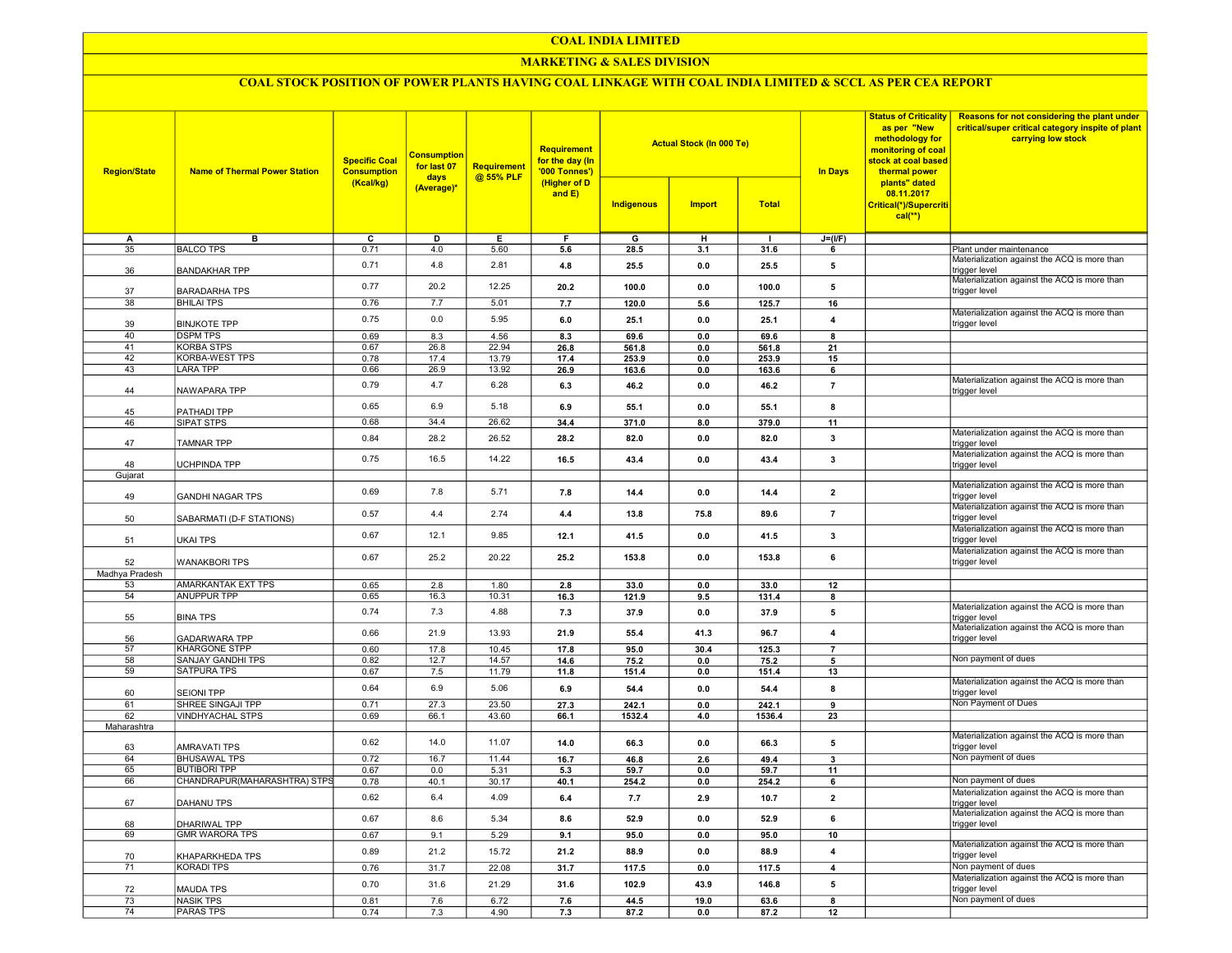### COAL INDIA LIMITED

### **MARKETING & SALES DIVISION**

# COAL STOCK POSITION OF POWER PLANTS HAVING COAL LINKAGE WITH COAL INDIA LIMITED & SCCL AS PER CEA REPORT

| <b>Region/State</b>                    | <b>Name of Thermal Power Station</b> | <b>Specific Coal</b><br><b>Consumption</b><br>(Kcal/kg) | <b>Consumption</b><br>for last 07<br>days<br>(Average)* | <b>Requirement</b><br>@ 55% PLF | <b>Requirement</b><br>for the day (In<br>'000 Tonnes')<br>(Higher of D<br>and $E$ ) | <b>Actual Stock (In 000 Te)</b><br><b>Total</b><br>Indigenous<br><b>Import</b> |       |              | <b>In Days</b>          | <b>Status of Criticality</b><br>as per "New<br>methodology for<br>monitoring of coal<br>stock at coal based<br>thermal power<br>plants" dated<br>08.11.2017<br>Critical(*)/Supercriti<br>$cal(**)$ | Reasons for not considering the plant under<br>critical/super critical category inspite of plant<br>carrying low stock |
|----------------------------------------|--------------------------------------|---------------------------------------------------------|---------------------------------------------------------|---------------------------------|-------------------------------------------------------------------------------------|--------------------------------------------------------------------------------|-------|--------------|-------------------------|----------------------------------------------------------------------------------------------------------------------------------------------------------------------------------------------------|------------------------------------------------------------------------------------------------------------------------|
|                                        |                                      |                                                         |                                                         |                                 |                                                                                     |                                                                                |       |              |                         |                                                                                                                                                                                                    |                                                                                                                        |
| A                                      | в                                    | C                                                       | D                                                       | Е.                              | F.                                                                                  | G                                                                              | н     | $\mathbf{I}$ | $J=(I/F)$               |                                                                                                                                                                                                    |                                                                                                                        |
| 75                                     | <b>PARLITPS</b>                      | 0.67                                                    | 9.5                                                     | 6.65                            | 9.5                                                                                 | 108.6                                                                          | 0.0   | 108.6        | 11                      |                                                                                                                                                                                                    |                                                                                                                        |
| 76                                     | <b>SOLAPUR STPS</b>                  | 0.56                                                    | 9.5                                                     | 9.73                            | 9.7                                                                                 | 131.0                                                                          | 32.9  | 163.8        | 17                      |                                                                                                                                                                                                    |                                                                                                                        |
| 77                                     | <b>TIRORA TPS</b>                    | 0.66                                                    | 41.9                                                    | 28.73                           | 41.9                                                                                | 186.1                                                                          | 0.0   | 186.1        | $\overline{\mathbf{4}}$ |                                                                                                                                                                                                    | Materialization against the ACQ is more than<br>trigger level                                                          |
| 78                                     | WARDHA WARORA TPP                    | 0.66                                                    | 5.8                                                     | 4.71                            | 5.8                                                                                 | 140.1                                                                          | 0.0   | 140.1        | 24                      |                                                                                                                                                                                                    |                                                                                                                        |
| <b>Total of Western Region</b>         |                                      |                                                         |                                                         |                                 |                                                                                     |                                                                                |       |              |                         | 0                                                                                                                                                                                                  |                                                                                                                        |
| Southern                               |                                      |                                                         |                                                         |                                 |                                                                                     |                                                                                |       |              |                         |                                                                                                                                                                                                    |                                                                                                                        |
| Andhra Pradesh                         |                                      |                                                         |                                                         |                                 |                                                                                     |                                                                                |       |              |                         |                                                                                                                                                                                                    |                                                                                                                        |
| 79                                     | DAMODARAM SANJEEVAIAH TPS            | 0.66                                                    | 0.1                                                     | 13.85                           | 13.8                                                                                | 224.7                                                                          | 0.0   | 224.7        | 16                      |                                                                                                                                                                                                    |                                                                                                                        |
| 80                                     | Dr. N.TATA RAO TPS                   | 0.77                                                    | 25.7                                                    | 17.90                           | 25.7                                                                                | 151.9                                                                          | 0.0   | 151.9        | 6                       |                                                                                                                                                                                                    | Materialization against the ACQ is more than<br>trigger level                                                          |
| 81                                     | PAINAMPURAM TPP                      | 0.59                                                    | 13.1                                                    | 10.21                           | 13.1                                                                                | 28.4                                                                           | 151.4 | 179.8        | 14                      |                                                                                                                                                                                                    | Materialization against the ACQ is more than<br>trigger level                                                          |
| 82                                     | RAYALASEEMA TPS                      | 0.76                                                    | 22.2                                                    | 16.60                           | 22.2                                                                                | 41.6                                                                           | 0.0   | 41.6         | $\overline{2}$          |                                                                                                                                                                                                    | Materialization against the ACQ is more than<br>trigger level                                                          |
| 83                                     | <b>SIMHADRI</b>                      | 0.78                                                    | 23.7                                                    | 20.54                           | 23.7                                                                                | 357.1                                                                          | 172.9 | 530.0        | 22                      |                                                                                                                                                                                                    |                                                                                                                        |
|                                        |                                      |                                                         |                                                         |                                 |                                                                                     |                                                                                |       |              |                         |                                                                                                                                                                                                    | Materialization against the ACQ is more than                                                                           |
| 84                                     | <b>SGPL TPP</b>                      | 0.53                                                    | 14.4                                                    | 9.26                            | 14.4                                                                                | 0.6                                                                            | 276.3 | 276.9        | 19                      |                                                                                                                                                                                                    | trigger level                                                                                                          |
| 85                                     | <b>VIZAG TPP</b>                     | 0.67                                                    | 7.6                                                     | 9.20                            | 9.2                                                                                 | 57.2                                                                           | 0.0   | 57.2         | 6                       |                                                                                                                                                                                                    | Less Supply of rakes from Railways                                                                                     |
| Karnataka                              |                                      |                                                         |                                                         |                                 |                                                                                     |                                                                                |       |              |                         |                                                                                                                                                                                                    |                                                                                                                        |
| 86                                     | <b>BELLARY TPS</b>                   | 0.63                                                    | 20.5                                                    | 14.23                           | 20.5                                                                                | 136.5                                                                          | 0.0   | 136.5        | $\overline{7}$          |                                                                                                                                                                                                    | Materialization against the ACQ is more than<br>trigger level                                                          |
| 87                                     | <b>KUDGI STPP</b>                    | 0.63                                                    | 16.0                                                    | 19.90                           | 19.9                                                                                | 187.8                                                                          | 8.5   | 196.3        | 10                      |                                                                                                                                                                                                    |                                                                                                                        |
|                                        |                                      | 0.66                                                    | 23.6                                                    | 14.98                           | 23.6                                                                                | 16.5                                                                           | 0.0   | 16.5         | $\overline{1}$          |                                                                                                                                                                                                    | Materialization against the ACQ is more than                                                                           |
| 88                                     | <b>RAICHUR TPS</b>                   |                                                         |                                                         |                                 |                                                                                     |                                                                                |       |              |                         |                                                                                                                                                                                                    | trigger level                                                                                                          |
| 89                                     | YERMARUS TPP                         | 0.62                                                    | 15.7                                                    | 13.09                           | 15.7                                                                                | 124.2                                                                          | 0.0   | 124.2        | 8                       |                                                                                                                                                                                                    |                                                                                                                        |
| Tamil Nadu                             |                                      |                                                         |                                                         |                                 |                                                                                     |                                                                                |       |              |                         |                                                                                                                                                                                                    |                                                                                                                        |
| 90                                     | <b>METTUR TPS</b>                    | 0.81                                                    | 14.0                                                    | 8.98                            | 14.0                                                                                | 114.2                                                                          | 0.0   | 114.2        | 8                       |                                                                                                                                                                                                    |                                                                                                                        |
| 91                                     | METTUR TPS - II                      | 0.78                                                    | 7.6                                                     | 6.16                            | 7.6                                                                                 | 53.4                                                                           | 0.0   | 53.4         | $\overline{7}$          |                                                                                                                                                                                                    | Materialization against the ACQ is more than<br>trigger level                                                          |
| 92                                     | NORTH CHENNAI TPS                    | 0.82                                                    | 21.7                                                    | 19.78                           | 21.7                                                                                | 125.5                                                                          | 24.8  | 150.2        | $\overline{7}$          |                                                                                                                                                                                                    | Materialization against the ACQ is more than<br>trigger level                                                          |
| 93                                     | <b>TUTICORIN TPS</b>                 | 0.96                                                    | 13.8                                                    | 13.31                           | 13.8                                                                                | 71.9                                                                           | 0.0   | 71.9         | 5                       |                                                                                                                                                                                                    | Materialization against the ACQ is more than<br>trigger level                                                          |
| 94                                     | <b>VALLUR TPP</b>                    | 0.72                                                    | 24.6                                                    | 14.26                           | 24.6                                                                                | 116.5                                                                          | 63.2  | 179.7        | $\overline{7}$          |                                                                                                                                                                                                    |                                                                                                                        |
| Telangana                              |                                      |                                                         |                                                         |                                 |                                                                                     |                                                                                |       |              |                         |                                                                                                                                                                                                    |                                                                                                                        |
| 95                                     | <b>BHADRADRI TPP</b>                 | 0.69                                                    | 9.6                                                     | 9.83                            | 9.8                                                                                 | 145.2                                                                          | 0.0   | 145.2        | 15                      |                                                                                                                                                                                                    |                                                                                                                        |
| 96                                     | <b>KAKATIYA TPS</b>                  | 0.57                                                    | 7.3                                                     | 8.33                            | 8.3                                                                                 | 210.8                                                                          | 0.0   | 210.8        | 25                      |                                                                                                                                                                                                    |                                                                                                                        |
| 97                                     | KOTHAGUDEM TPS (NEW)                 | 0.64                                                    | 15.2                                                    | 8.46                            | 15.2                                                                                | 80.4                                                                           | 0.0   | 80.4         | 5                       |                                                                                                                                                                                                    |                                                                                                                        |
| 98                                     | KOTHAGUDEM TPS (STAGE-7)             | 0.50                                                    | 9.0                                                     | 5.23                            | 9.0                                                                                 | 64.2                                                                           | 0.0   | 64.2         | $\overline{7}$          |                                                                                                                                                                                                    |                                                                                                                        |
| 99                                     | RAMAGUNDEM STPS                      | 0.62                                                    | 36.6                                                    | 21.33                           | 36.6                                                                                | 99.4                                                                           | 38.3  | 137.7        | $\overline{4}$          |                                                                                                                                                                                                    |                                                                                                                        |
| 100                                    | RAMAGUNDEM-B TPS                     | 0.77                                                    | 0.9                                                     | 0.64                            | 0.9                                                                                 | 10.2                                                                           | 0.0   | 10.2         | 12                      |                                                                                                                                                                                                    |                                                                                                                        |
| 101<br><b>Total of Southern Region</b> | SINGARENI TPP                        | 0.58                                                    | 14.2                                                    | 9.12                            | 14.2                                                                                | 101.8                                                                          | 0.0   | 101.8        | $\overline{7}$          |                                                                                                                                                                                                    |                                                                                                                        |
| Eastern                                |                                      |                                                         |                                                         |                                 |                                                                                     |                                                                                |       |              |                         | 0                                                                                                                                                                                                  |                                                                                                                        |
| Bihar                                  |                                      |                                                         |                                                         |                                 |                                                                                     |                                                                                |       |              |                         |                                                                                                                                                                                                    |                                                                                                                        |
| 102                                    | <b>BARAUNI TPS</b>                   | 0.63                                                    | 7.5                                                     | 5.90                            | 7.5                                                                                 | 61.6                                                                           | 0.0   | 61.6         | 8                       |                                                                                                                                                                                                    |                                                                                                                        |
| 103                                    | <b>BARH I</b>                        | 0.67                                                    | 9.6                                                     | 5.84                            | 9.6                                                                                 | 72.8                                                                           | 0.0   | 72.8         | 8                       |                                                                                                                                                                                                    |                                                                                                                        |
| 104                                    | <b>BARH II</b>                       | 0.67                                                    | 19.2                                                    | 11.67                           | 19.2                                                                                | 145.6                                                                          | 0.0   | 145.6        | 8                       |                                                                                                                                                                                                    |                                                                                                                        |
| 105                                    | <b>KAHALGAON TPS</b>                 | 0.80                                                    | 34.0                                                    | 24.62                           | 34.0                                                                                | 290.8                                                                          | 0.9   | 291.7        | 9                       |                                                                                                                                                                                                    |                                                                                                                        |
| 106                                    | MUZAFFARPUR TPS                      | 0.77                                                    | 6.2                                                     | 3.95                            | 6.2                                                                                 | 24.0                                                                           | 0.0   | 24.0         | $\overline{4}$          |                                                                                                                                                                                                    | Materialization against the ACQ is more than<br>trigger level                                                          |
| 107                                    | NABINAGAR STPP                       | 0.58                                                    | 24.3                                                    | 15.21                           | 24.3                                                                                | 79.8                                                                           | 34.4  | 114.2        | 5                       |                                                                                                                                                                                                    |                                                                                                                        |
| 108                                    | NABINAGAR TPP                        | 0.69                                                    | 15.8                                                    | 9.06                            | 15.8                                                                                | 74.1                                                                           | 0.0   | 74.1         | 5                       |                                                                                                                                                                                                    | Materialization against the ACQ is more than<br>trigger level                                                          |
| Jharkhand                              |                                      |                                                         |                                                         |                                 |                                                                                     |                                                                                |       |              |                         |                                                                                                                                                                                                    |                                                                                                                        |
| 109                                    | BOKARO TPS 'A' EXP                   | 0.57                                                    | 6.3                                                     | 3.78                            | 6.3                                                                                 | 106.5                                                                          | 0.0   | 106.5        | 17                      |                                                                                                                                                                                                    |                                                                                                                        |
| 110                                    | CHANDRAPURA(DVC) TPS                 | 0.61                                                    | 3.1                                                     | 4.06                            | 4.1                                                                                 | 154.5                                                                          | 40.4  | 194.9        | 48                      |                                                                                                                                                                                                    |                                                                                                                        |
| 111                                    | JOJOBERA TPS                         | 0.69                                                    | 4.0                                                     | 2.18                            | 4.0                                                                                 | 54.4                                                                           | 0.0   | 54.4         | 13                      |                                                                                                                                                                                                    |                                                                                                                        |
| 112                                    | KODARMA TPP                          | 0.62                                                    | 13.8                                                    | 8.23                            | 13.8                                                                                | 62.4                                                                           | 30.5  | 93.0         | $\overline{7}$          |                                                                                                                                                                                                    |                                                                                                                        |
| 113                                    | MAHADEV PRASAD STPP                  | 0.70                                                    | 7.7                                                     | 5.01                            | 7.7                                                                                 | 47.8                                                                           | 0.0   | 47.8         | 6                       |                                                                                                                                                                                                    | Materialization against the ACQ is more than<br>trigger level                                                          |
| 114                                    | MAITHON RB TPP                       | 0.64                                                    | 13.5                                                    | 8.89                            | 13.5                                                                                | 246.2                                                                          | 0.0   | 246.2        | 18                      |                                                                                                                                                                                                    |                                                                                                                        |